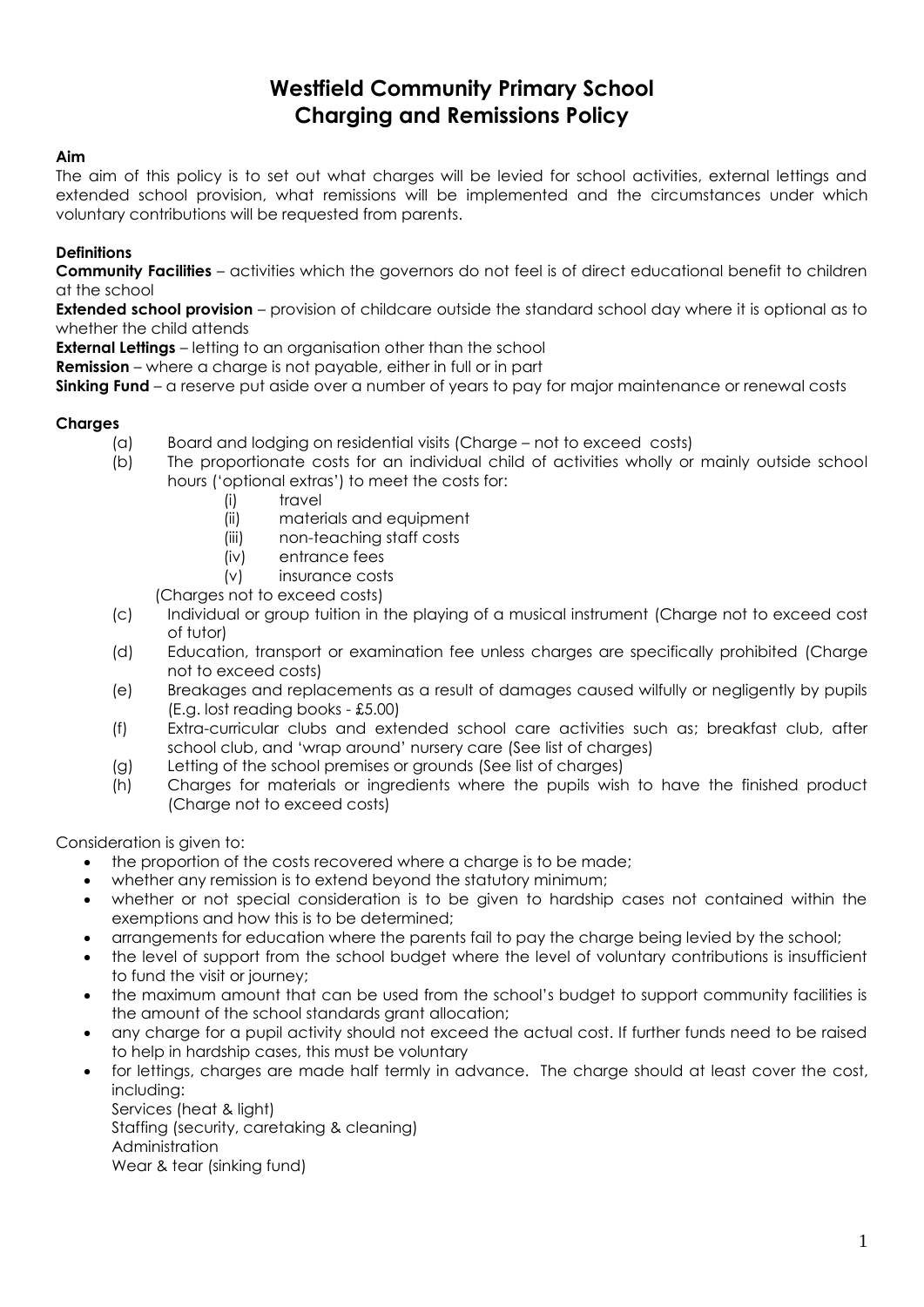## **Remissions**

Children whose parents are in receipt of the following support payments will, in addition to having a free school lunch entitlement, also be entitled to the remission of charges for board and lodging costs during residential school visits. The relevant support payments are:

- a) Income Support;
- b) Income Based Jobseeker's Allowance. Please note the 'new style' job seekers allowance is not a qualifying benefit, as this is based upon payment of National Insurance contributions and not the household income.
- c) Income Related Employment and Support Allowance. Please note the 'new style' job seekers allowance is not a qualifying benefit, as this is based upon payment of National Insurance contributions and not the household income.
- d) Eligible for Child Tax Credit but not Working Tax Credit and the household income (as used by HMRC to assess tax credits) is not more than £16,190. Please note: anyone eligible for Working Tax Credit, or if you have a partner and they recie it, regadless of Income, you will not qualify
- e) The Guarantee Element of State Pension Credit.
- f) Support under part VI of the Immigration and Asylum Act 1999;
- g) In receipt of the 4 week run on of working tax credit (this is where someone becomes unemployed or reduces their hours and so is no longer entitled to working tax credit but will continue to receive it for a further 4 weeks and is entitled to free meals during that time)
- h) Universal credit (provided you have an annual net earned household income of no more than £7400 as assessed by earnings from up to three of your most recent assessment periods). Your net earned income is your household income after taxes and deductions and does not include income from Universal Credit or any other benefits you may receive.

Parents of children who are eligible for Pupil Premium Plus funding, will be entitled to the remission of charges for board and lodging costs during residential school visits.

## **Voluntary Contribution**

Parents will be invited to make a voluntary contribution for the following:

- a) Educational Visits during the school day
- b) Artists or other professionals enriching the curriculum during the school day

The terms of any request made to parents will specify that it is a voluntary contribution and in no way represents a charge. In addition the following will be made clear to parents:

- a) that the contribution is genuinely voluntary and a parent is under no obligation to pay; and
- b) that registered pupils at the school will not be treated differently according to whether or not their parents have made any contribution in response to the request.

## **Prohibition of Charges**

The School recognises that the legislation prohibits charges for the following:

•education provided during school hours (including the supply of any materials, books, instruments or other equipment);

•education provided outside school hours if it is part of the National Curriculum, or part of a syllabus for a prescribed public examination that the pupil is being prepared for at the school, or part of religious education;

•tuition for pupils learning to play musical instruments if the tuition is required as an essential part of the National Curriculum, or part of a syllabus for a prescribed public examination syllabus being followed by the pupil, or the first access to the Key Stage 2 Instrumental and Vocal Tuition Programme -Wider Opportunities; •entry for a prescribed public examination, if the pupil has been prepared for it at the school;

•education provided on any trip that takes place during school hours;

•education provided on any trip that takes place outside school hours if it is part of the National Curriculum, or part of a syllabus for a prescribed public examination that the pupil is being prepared for at the school, or part of the schools basic curriculum for religious education;

•Supply teachers to cover for those teachers who are absent from school accompanying pupils on a residential trip;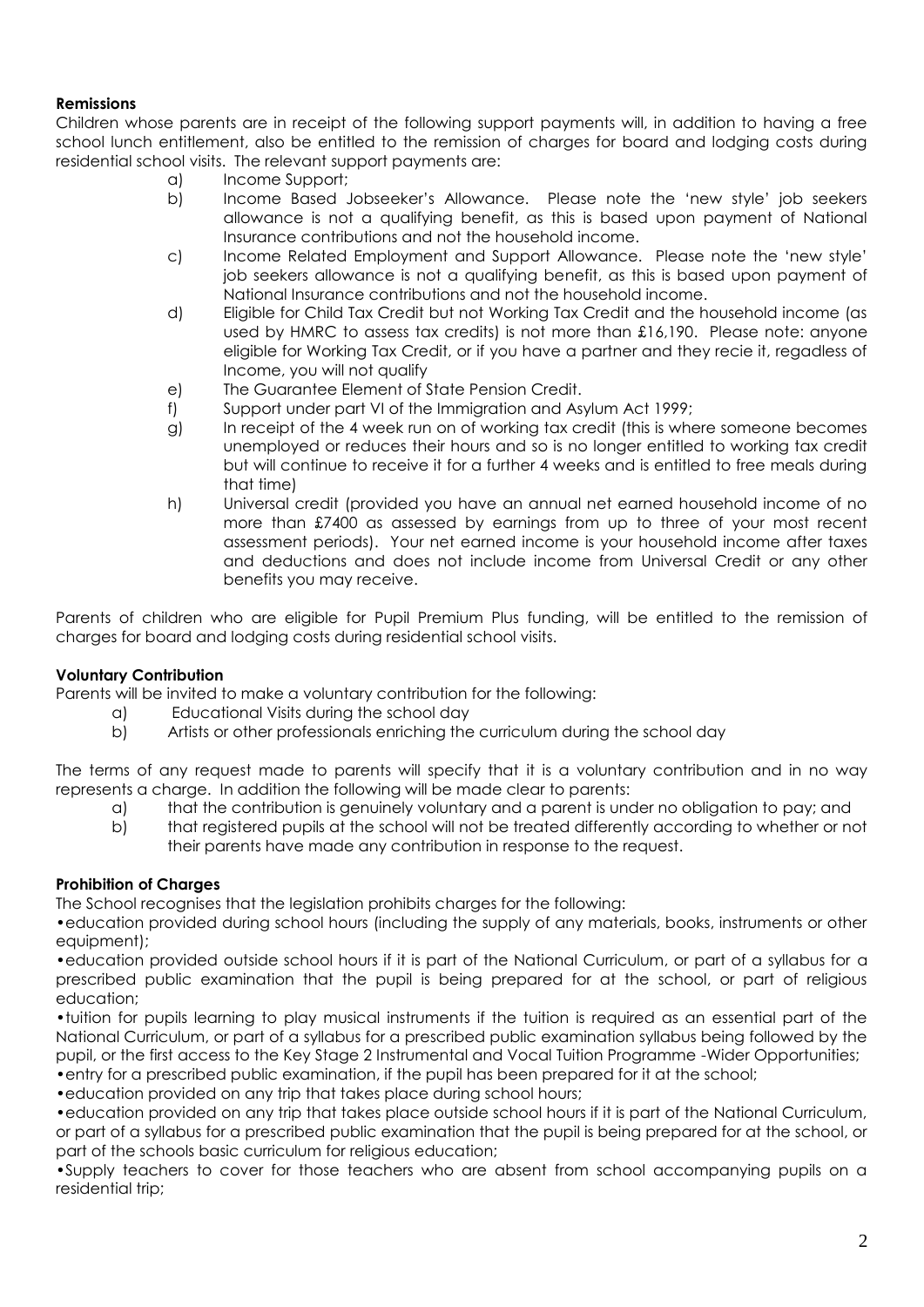•transporting registered pupils to or from the school premises, where the local education authority has a statutory obligation to provide transport;

•transporting registered pupils to other premises where the governing body or local education authority has arranged for pupils to be educated;

•transport that enables a pupil to meet an examination requirement when he has been prepared for that examination at the school;

Emma Lote Headteacher

Agreed May 2022

Adopted May 2022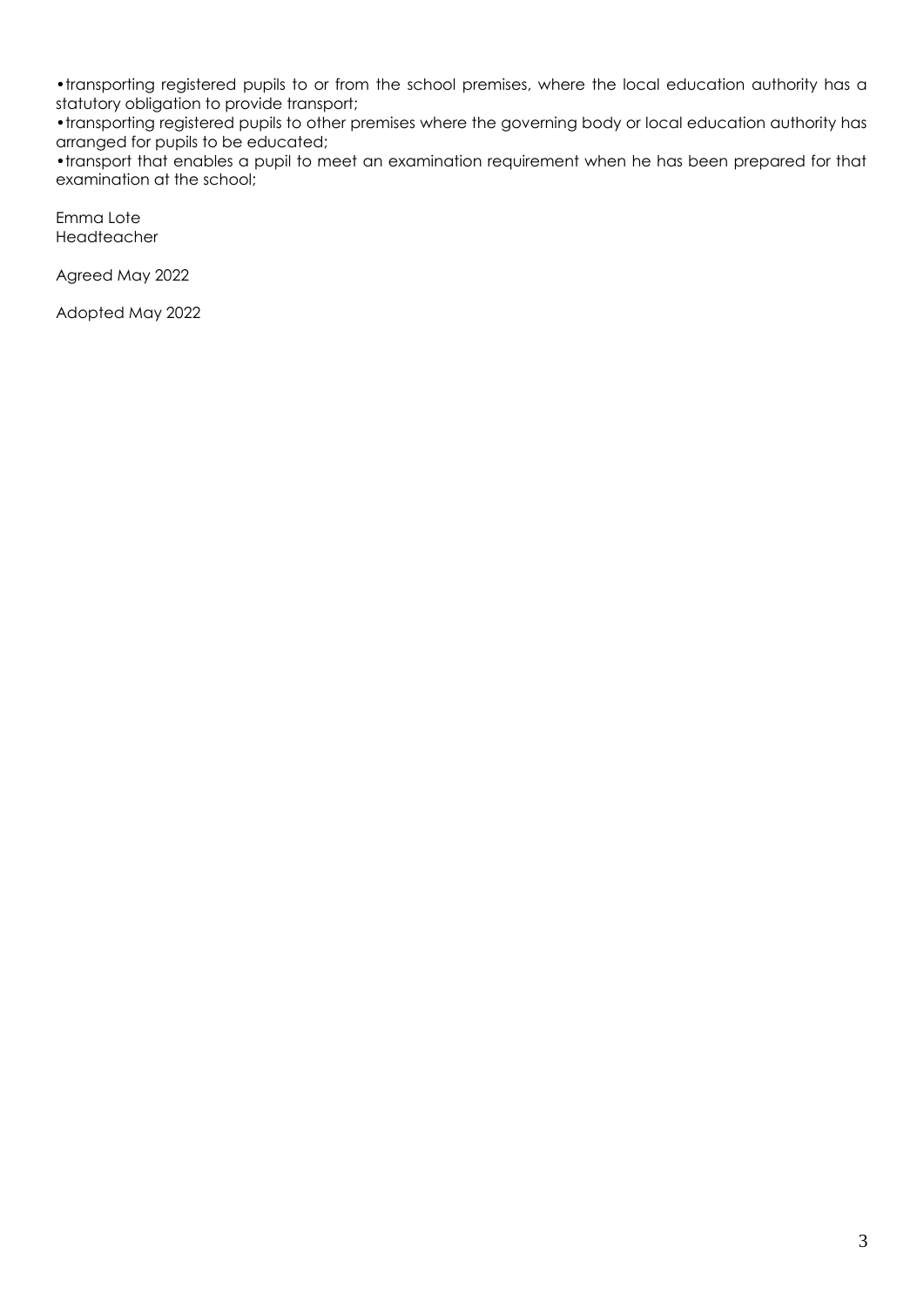# **Westfield Community Primary School Extra-Curricular/Care Charges September 2021 – August 2022**

| <b>Before School Care Club Times</b> | <b>Charge per Child</b>                               |
|--------------------------------------|-------------------------------------------------------|
| 7.40 - 8.40am                        | £4.00 including breakfast of cereal, toast and drink. |

| <b>Nursery Care Times</b> | Charge per Child – Payment is required half termly in advance so that staffing can be allocated and is non–<br>refundable if your child is absent. |
|---------------------------|----------------------------------------------------------------------------------------------------------------------------------------------------|
| $12.25 - 3.25$ pm         | £12.75                                                                                                                                             |

| <b>Nursery Lunch Times</b> | Charge per Child - Payment is required half termly in advance so that staffing can be allocated and is non-<br>refundable if your child is absent. |
|----------------------------|----------------------------------------------------------------------------------------------------------------------------------------------------|
| 11.40am – 12.25pm          | [£5.25 including hot school lunch (From September 2018 - £5.25 including hot school lunch)                                                         |

| <b>Extra-Curricular Club Times</b> | Charge per Child - Payment is required half termly in advance so that staffing can be allocated and is non-<br>refundable if your child is absent. |
|------------------------------------|----------------------------------------------------------------------------------------------------------------------------------------------------|
| $3.20 - 4.20$ pm                   | £3.75                                                                                                                                              |

| After School Care Club Times   | <b>Charge per Child</b>             |
|--------------------------------|-------------------------------------|
| $3.20 - 5.20$ pm               | 1 £6.00 including toast and a drink |
| $3.20 - 5.45$ pm               | £8.00 including toast and a drink   |
| <b>Late Collection Charges</b> |                                     |

We close at 5.45pm. A penalty charge of £15.00 per child will apply after 5.45pm. Cancellation of places with less than 24 hours notice will incur **a charge of £3.75.**